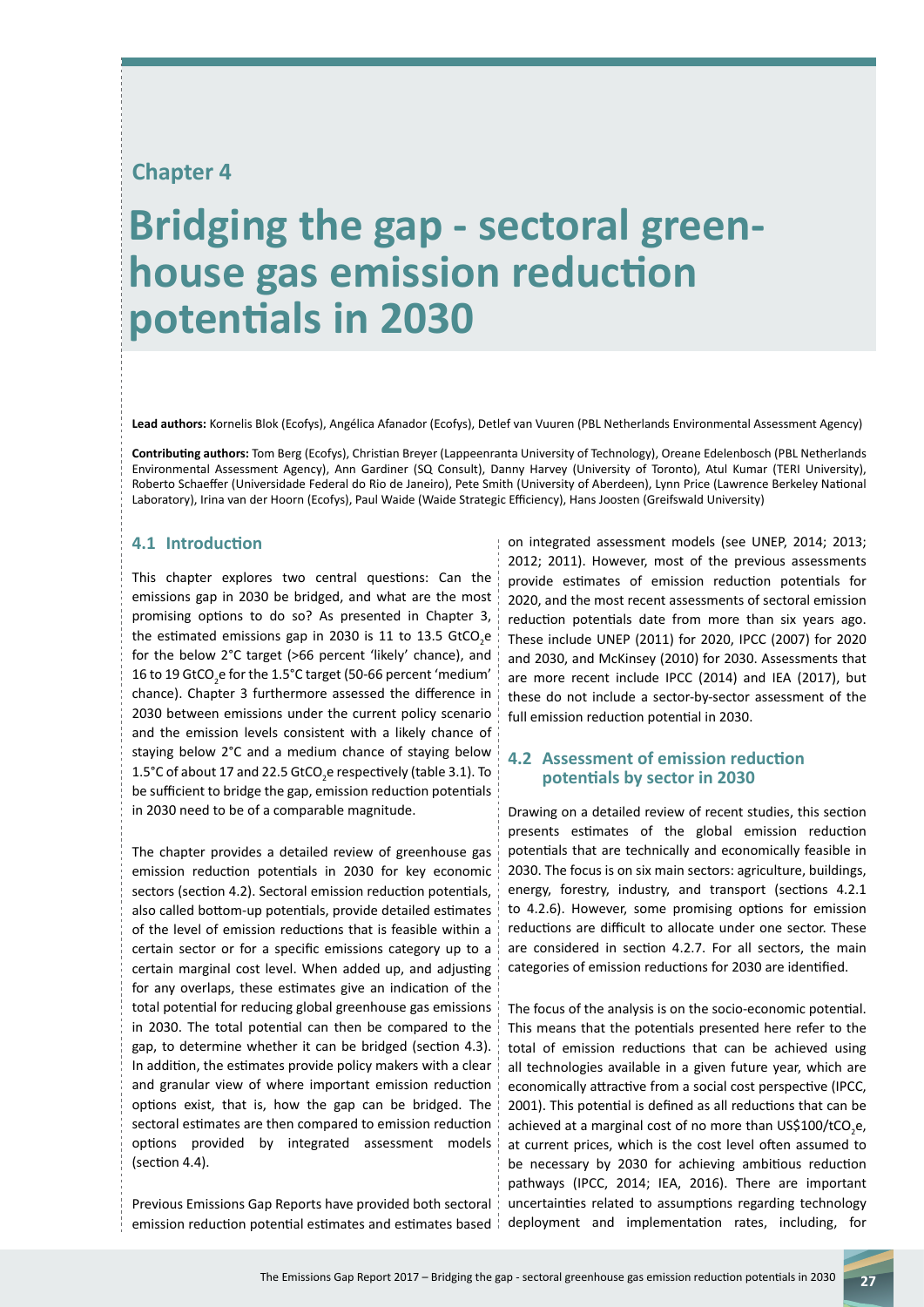example, how rapidly solar photovoltaic energy production can be scaled up, and the rate at which buildings can be retrofitted. The underlying analysis introduces some degree of 'realism' in the assessment and its respective assumptions. In general, it is assumed that the potentials can be achieved, if countries around the globe are willing to set policies that enable the implementation of the available solutions.

The potentials are assessed against a current policy scenario, which provides a reference level in 2030 against which the greenhouse gas emission reductions could be achieved. The current policy scenario emissions projected for 2030 amount to 61.1 GtCO<sub>2</sub>e. If emissions from peat degradation and peat fires are excluded, projected emissions are 59.2  $GtCO<sub>2</sub>e$ which corresponds well with the 58.9 GtCO<sub>2</sub>e current-policy projection listed in Chapter 3, where peat-related emissions are excluded in 3 out of the 4 underlying scenarios. Details on the current policy scenario are included in Appendix B, available online. The following gases are included in the analysis: carbon dioxide (CO<sub>2</sub>), methane (CH<sub>4</sub>), nitrous oxide (N<sub>2</sub>O), perfluorocarbons (PFCs), hydrofluorocarbons (HFCs) and sulfurhexafluoride (SF<sub>6</sub>). Black carbon is not included in the assessment (for impacts on global warming of short-lived climate pollutants, including black carbon, see Chapter 6). The potentials are adjusted to be in line with the current policy scenario used for this chapter. Emission factors are based on the average global emission intensities for 2030 from the World Energy Outlook 2016 (IEA, 2016). For the electricity sector the average emission intensity of fossil-fuel based power plants is used. Finally, interactions between mitigation measures (for example, efficient appliances versus power sector decarbonisation) are taken into account and handled on a case-by-case basis.

#### *4.2.1 Emission reduction options and potential in the agriculture sector*

Studies of emission reduction potentials for the agriculture sector vary widely. Since IPCC AR5, studies that report mitigation potentials in the agriculture sector with carbon prices up to US\$100/tCO<sub>2</sub> provide annual reductions of between 0.26 to 4.6 GtCO<sub>2</sub>e (Smith *et al.*, 2014)<sup>1</sup>. These estimates exclude demand-side options. However, demand side mitigation options are included in the assessment below. While net carbon emissions from soils are negligible in current policy trajectories, Smith *et al.* (2007) argue that around 90 percent of the mitigation potential can be attributed to carbon sequestration in soils, like cropland, grazing land and the restoration of degraded land. In addition, non-CO<sub>2</sub> greenhouse gases from enteric fermentation and rice cultivation can be avoided. Finally, a large share of peatrelated emissions can be avoided.

Regarding cropland management, Smith *et al.* (2008) cite a mitigation potential of 0.74 GtCO<sub>2</sub>e in 2030, with 90 percent of the potential coming from CO<sub>2</sub>, while long-term biophysical potentials of 2.6 GtCO<sub>2</sub>e/year are reported (Smith, 2016). The non-CO<sub>2</sub> component is more or less in line with the

0.04  $GtCO<sub>2</sub>e$  from USEPA (2013), presenting a range of options to reduce the emissions originating from crop farming. The estimate is established through a combination of no-tillage and residue management, agronomy and nutrient management, which are all three applied on one-third of global croplands. Recently, there has been discussion on no-tillage measures, for example in Dimassi *et al.* (2014), who argue that an increase in the soil-carbon stock may be the result of a redistribution of carbon between soil layers. However, this would not affect the potential from Smith *et al.* (2008), since the area to which no-tillage measures are applied can be substituted with measures that have a more or less similar potential from the other cropland management categories, like agronomy and nutrient management (Smith *et al.*, 2008). We therefore maintain the estimate potential of 0.74  $GtCO<sub>2</sub>e$  in 2030 for cropland management.

Grazing lands are typically managed less intensively than croplands, leaving significant potential for enhanced removals and emission reduction. Grazing land measures suggested by Smith *et al.* (2008) include: adjusting grazing intensity and allowing for more biomass growth, increasing land productivity by reducing nutrient deficiencies, using more precise nutrient additions resulting in savings in fertilizer, fire management (reducing frequency and fire intensity in fireprone areas), and species introduction, for example of grass species with higher productivity from associated nitrogen inputs (Smith *et al.*, 2008). Together, these measures have the potential to sequester an additional 0.75  $GtCO<sub>2</sub>$  in 2030, if measures under US\$100/tCO<sub>2</sub> are adopted.

Degraded wetlands, drained for agricultural use, contribute disproportionally to global greenhouse gas emissions from the land-use sectors, with approximately 25 percent of all land-use emissions originating from degraded peatlands (Bonn *et al.*, 2014). When peatlands are drained, organic matter in soils starts oxidizing and releases significant volumes of carbon dioxide emissions, until drainage is reversed or all peat is lost (Bonn *et al.*, 2014). Currently, global greenhouse gas emissions from peatland degradation and peat fires are in the order of 2.2  $GtCO<sub>2</sub>e/year$  and are expected to decrease to 1.9  $G_{2}e/year$  in 2030. Smith *et al.* (2008) provides 2030 mitigation potentials for the restoration of cultivated organic (peaty) soils of 1.3 GtCO<sub>2</sub>e, but excludes mitigation from fires. In practice, peat fires can only be prevented when an economic value is attributed to the peatlands, or when they are rewetted effectively (Joosten *et al.*, 2012). Taking the substantial cost of peat fires into account and considering measures of up to US\$100/tCO<sub>2</sub>, it is assumed that emissions from peat fires can be reduced to zero for the majority of the peat sites in the world (World Bank, 2016; Wichtmann *et al.*, 2016). Remaining emissions from peat fires in the current policy scenario are 0.3  $GtCO<sub>2</sub>$ . Emission reductions from peatland degradation and peat fires combined would therefore amount to 1.6  $G<sub>2</sub>$  in 2030.

Based on a simulation of alternative rice management scenarios using varying management techniques, USEPA (2013) estimates an emissions reduction potential of

<sup>1</sup> Lower range figure only concerns non-CO<sub>2</sub> GHGs and thus excludes soil Carbon sequestration where the largest share of the potential lies.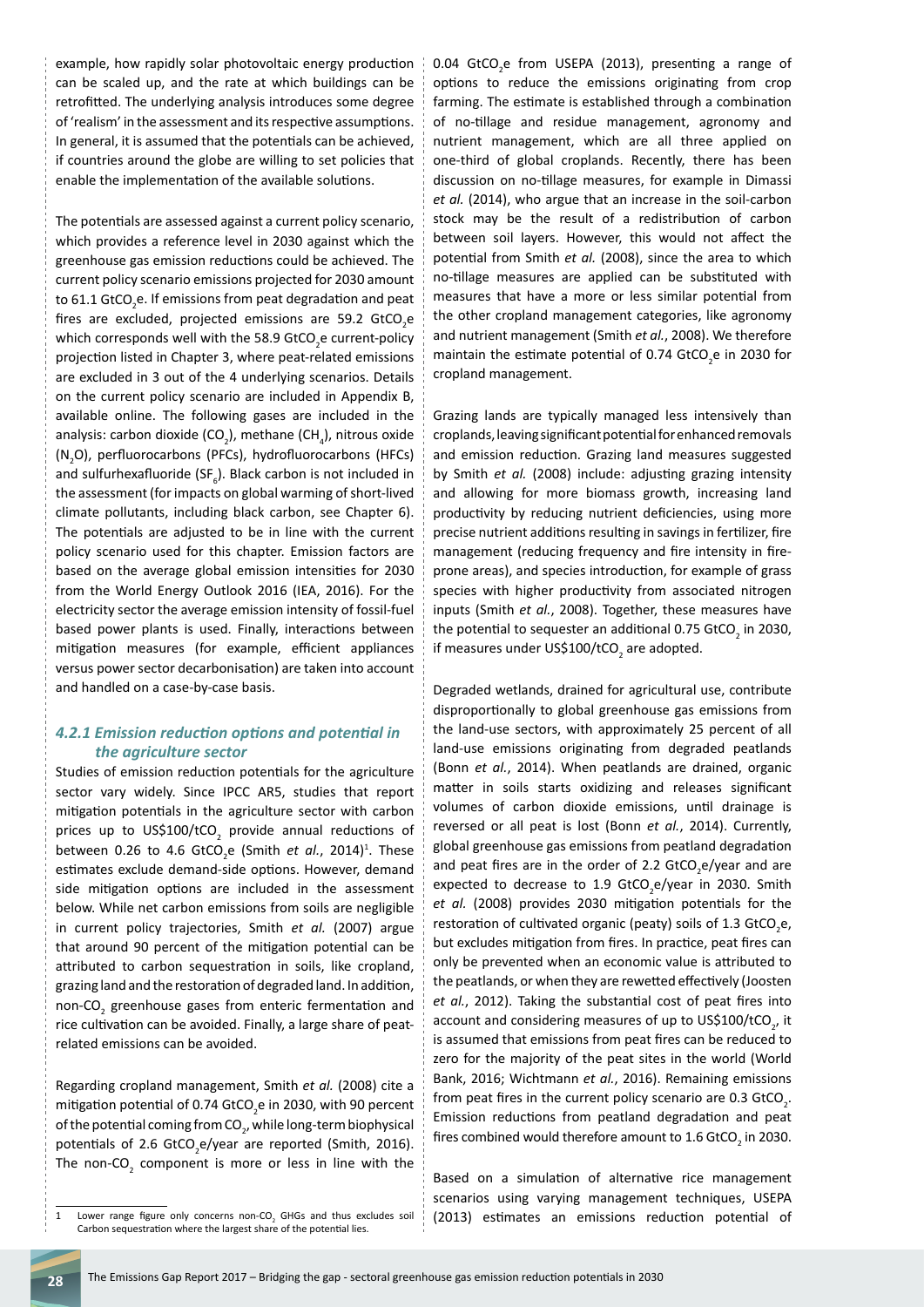$0.18$  GtCO<sub>2</sub>e in 2030, a reduction of nearly 25 percent compared to emissions under the current policy scenario. The scenarios include measures such as adjusting the flooding regime, applying no-tillage, and using various fertilizer alternatives.

Recently, biochar has gained attention as a potential carbon removal option in agricultural lands, mainly cropland. Biochar is produced by heating biomass under anaerobic conditions, and can under the right conditions enhance soil fertility and improve soil's water retention properties while enhancing the soil organic carbon content. Woolf *et al.* estimate that after 15 years, a reduction of about 0.2 GtCO<sub>2</sub>e can be realized (Woolf, *et al.*, 2010).

Although current-policy emissions from enteric fermentation and manure management make up a significant part of total emissions in agriculture, the mitigation potential from livestock management is limited. Based on country-level livestock populations from USEPA (2012), and livestock production and market price projections from Nelson *et al.* (2010), a global mitigation potential at costs below US\$100/  $\mathsf{tCO}_2$  in 2030 of 0.23  $\mathsf{GtCO}_2$ e is estimated (8 percent of current policy scenario emissions). The mitigation options with the highest cost-effective potentials are waste and manure digesters, anti-methanogens (vaccines that suppress methane production in the rumen), intensive grazing, and improved feed conversion and propionate precursors (animal feed addition that converts more of the produced hydrogen into propionate instead of methane).

Based on a combination of intensive restoration projects on agricultural lands (15 million hectares) and farmer-managed natural regeneration projects<sup>2</sup> (135 million hectares), the Global Commission on the Economy and Climate estimates that an emission reduction of 1.1  $GCO<sub>2</sub>e/year$  can be achieved by 2030 (GCEM, 2015). These estimates are scaled up from case-study results in China and Niger respectively, and an uncertainty range of 0.5 to 1.7 GtCO<sub>2</sub>e is applied.

Turning to demand-side mitigation options, efforts can be made to lower the carbon footprint of the average diet. Stehfest *et al.* (2013) model the impact of shifting food patterns to a diet recommended by the World Health Organization, which sets recommendations on the consumption of animal products and fat, and compare this impact using two different economic models: the International Food Policy Research Institute's (IFPRI) International Model for Policy Analysis of Agricultural Commodities and Trade (IMPACT) and the so-called LEITAP model from the Global Trade Analysis Project (GTAP). Both models were coupled to the integrated assessment model IMAGE. As a result of less agricultural demand from less land- and resource-intensive diets, total greenhouse gas emissions decrease by 0.37 to 1.37 GtCO<sub>2</sub>e/year in 2030 (Stehfest *et al.*, 2013).

2 A land restoration method using living tree stumps or roots in crop fields, grazing pastures, woodlands or forests that have proven to have co-benefits in combating poverty and hunger (Haglund *et al.*, 2011).

Stehfest *et al.* (2013) also studied the effect of reducing food waste, utilising the same methods as described in the previous paragraph. Within the agricultural supply chain, significant losses can be identified when factors such as harvesting inefficiency, bad harvesting conditions, deterioration during storage, and consumer behaviour are considered. Estimates of total losses vary considerably, between 30 to 50 percent (Nelleman *et al.*, 2009; Lundqvist, 2009), and the effect of waste reduction is modelled at a 15 percent reduction in the amount of food needed to meet similar nutrition levels, which requires a  $45 - 75$ percent reduction in the amount of wasted food. Modelled impacts on greenhouse gas emissions are somewhat higher than shifting dietary patterns, with IMPACT reporting 2030 potentials of 0.79 GtCO<sub>2</sub>e/year and LEITAP of 2 GtCO<sub>2</sub>e/year.

Combining the potentials of all the measures discussed leads to an emission reduction potential of 3 GtCO<sub>2</sub>e/year in 2030 (uncertainty range  $2.3 - 3.7$  GtCO<sub>2</sub>e), if uncertain measures like biochar, peat-related emission reductions, and demandside measures are excluded. These three measures add up to an additional potential of 3.7 GtCO<sub>2</sub>e (uncertainty range  $2.6 - 4.8$  GtCO<sub>2</sub>e) in 2030, after correction for overlap with other measures.

#### *4.2.2 Emission reduction options and potential in the buildings sector*

Under the current policy scenario, buildings account for annual energy-related greenhouse gas emissions of 12.6 GtCO<sub>2</sub> in 2030. Of these emissions, 29 percent are direct, mainly from space heating and hot water production, and 71 percent are indirect, mainly from electric appliances and lighting. Improvements in energy efficiency is an important emission reduction option for all energy uses. In addition, renewable energy can play a role.

In many countries, policy measures and legislation are already addressing the energy efficiency potential of new buildings. Concepts like net-zero buildings, insulation, smart glazing, and building automation are of increasing interest. While developing new buildings with energy-efficient technologies is an important step in reducing emissions from the sector, retrofitting of existing buildings is also essential.

Based on the method used by the Climate Action Tracker it is estimated that for new buildings between 0.68 and 0.85 GtCO<sub>2</sub>/year could be avoided in 2030 (Climate Action Tracker, 2016). This would require that all new buildings in OECD countries are near-zero energy from 2020 onwards, and from 2020 to 2025 onwards also in non-OECD countries. It is assumed that near-zero energy buildings have 90 percent lower emissions than the current standard. This figure is consistent with Blok *et al.* (2015) who based on an analysis of several studies estimated a potential from ambitious energy efficiency standards for new buildings of 0.7 to 1.3 GtCO $_2$ /year in 2030. This is also consistent with C40 (2014), which reports a reduction potential of 0.9 GtCO<sub>2</sub>/year in 2030 for heating efficiency in new buildings.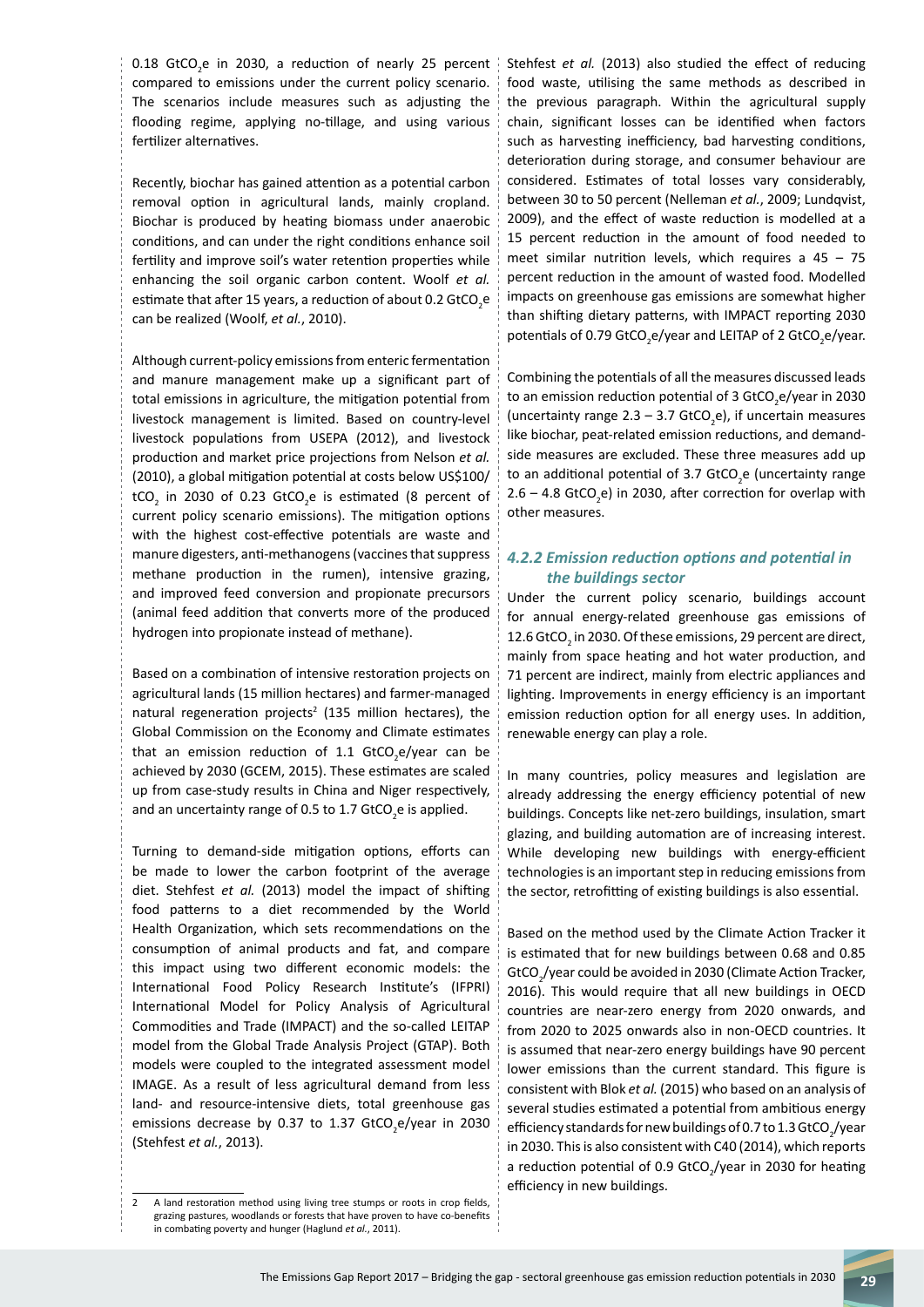For the thermal retrofit of existing buildings, the estimated emission reduction potential is 0.52 to 0.93  $GtCO_{2}/year$ in 2030 using the same method as in the Climate Action Tracker (2016). The lower range requires annual renovation rates of 3 percent in OECD and non-OECD countries from 2020 onwards, with 75 percent direct emissions reduction per retrofit (GBPN, 2013). The higher range requires annual renovation rates from 2020 onwards of 5 percent in OECD countries and of 3 percent in non-OECD countries, with 90 percent direct emissions reduction per retrofit (GBPN, 2013). This emission reduction potential is consistent with C40 (2014), which forecasts a reduction potential of 0.8 GtCO<sub>2</sub>/year for existing buildings in 2030.

According to IRENA (2016) and Wagner (2017) heat from renewable sources can grow by 5.4 EJ for solid, liquid and gaseous biofuels and by 2.9 EJ for solar energy compared to the current policy scenario. This equals an emission reduction potential of 0.39 GtCO<sub>2</sub>/year in 2030 from biomass and 0.21 GtCO<sub>2</sub>/year for solar heat.

For electric appliances (excluding lighting) in households and the service sector, an assessment of the emission reduction potential is calculated based on Molenbroek *et al.* (2015), leading to an estimate of 3.3 GtCO<sub>2</sub>/year in 2030. This is in line with the estimation of adopting the world's best end-use equipment technology by CLASP (2011). For energy efficient lighting, a report by UN Environment (UNEP, 2014) estimates energy savings of 4.4 EJ, equivalent to 0.92 GtCO<sub>2</sub>/year in 2030. Molenbroek *et al.* (2015) reports emission reductions from lighting of 0.67  $GtCO_2$ /year in 2030. We will use this figure, which is slightly lower than the older estimate in CLASP (2011).

The total emission reduction potential for direct emissions from buildings is 1.9 GtCO<sub>2</sub>/year (uncertainty range  $1.6 - 2.1$  $G<sub>1</sub>$  GtCO<sub>2</sub>) in 2030 after correction for overlap between energy efficiency and renewable energy measures. The reduction potential for indirect emissions is included in the energy sector potential.

#### *4.2.3 Emission reduction options and potential in the energy sector*

In the current policy scenario, energy sector emissions amount to 21.3 GtCO<sub>2</sub> in 2030, of which 16.3 GtCO<sub>2</sub> comes from power generation (IEA, 2016, USEPA, 2012). Main options for reducing emissions in the energy sector are wind and solar energy. In addition, hydro, nuclear, carbon capture and storage and bioenergy combined with carbon capture and storage can contribute. Emission reductions from the oil and gas sector and coal mining are also discussed.

The installed global wind capacity was 487 GW by the end of 2016 (REN21, 2017). Wind energy capacity can grow to between 2,110 and 3,064 GW in 2030 (GWEC, 2016; Teske *et al.*, 2015), compared to 940 GW in the current policy scenario. This represents an emission reduction of between 2.6 and 4.1  $GtCO<sub>2</sub>$  in 2030. Reaching these potentials would require an annual growth of installed capacity of

11 to 15 percent per year. For comparison, the growth in the past decade amounted to 21 percent per year.

Solar power capacity can reach 3,725 GW in 2030 (Teske *et al.*, 2015), compared to 708 GW in the current policy scenario, which represents an emissions reduction of  $3.0$  GtCO<sub>2</sub>/year in 2030. The installed global solar capacity by the end of 2016 amounted to 303 GW (REN21, 2016). Reaching these potentials would require an annual growth of installed capacity of 14 to 20 percent per year (Teske *et al.*, 2015). For comparison, the growth in the past decade amounted to 48 percent per year. Creutzig *et al.* (2017) find that many models have consistently underestimated deployment of solar photovoltaics. However, some newer studies provide higher potentials. A recent analysis by Breyer *et al.* (2017) estimate a potential of 7,100 – 9,100 GW. This potential would require a growth of the installed solar photovoltaics capacity of 26 to 29 percent per year and would lead to avoided emissions of 5.5 to 7.2  $GtCO<sub>2</sub>/year<sup>3</sup>$ . For a more electrified energy system, Breyer *et al.* report a potential of 12,000 GW. An Ecofys study done for Sitra, showed that, by scaling up the solar photovoltaics energy strategy of Germany to the whole world, the potential global increase in solar photovoltaics could be in the range of 3,885 to 8,722 GW in 2030. This is equivalent to a potential emission reduction of 2.49 to  $6.17$  GtCO<sub>2</sub>e/year in 2030 (SITRA, 2015; Afanador et al., 2015)<sup>4</sup>. Based on the large variation of numbers presented here, and leaving out the highest ones, we come to a potential of 3 to 6  $GtCO_{2}/year$ avoided through solar photovoltaics.

Other electricity production options also have potential to reduce emissions in the energy sector in 2030. Compared to emission levels under the current policy scenario, biomass has a potential of 0.85  $GtCO<sub>2</sub>/year$  and geothermal has a potential of 0.73 GtCO<sub>2</sub>/year (Teske et al., 2015). For hydro power and nuclear energy, the IEA (2016) in its 450 scenario indicates a potential increase of 147 GW and 154 GW compared to the current policy scenario. The emission reduction potentials are estimated at 1.89 and 0.87  $GtCO_2$ /year in 2030, respectively.

The total emission reduction potential for carbon capture and storage (CCS) is estimated by IEA (2017) at 2.03 GtCO<sub>2</sub>/year in 2030, which is slightly lower than the estimation of Mac Dowell and Fajardy (2017) of 2.5  $G<sub>1</sub>$ , based on an earlier IEA study. This includes a reduction of 0.8 GtCO<sub>2</sub>/year in 2030 for CO<sub>2</sub> for enhanced oil recovery and 0.1 GtCO<sub>2</sub>/year in 2030 for carbon capture and utilisation in 2030. This reduction potential can be allocated either to the energy sector or to the industry sector. Based on the allocation in IEA (2016), 67 percent is allocated to the industry sector and 33 percent to the energy sector. The amount of carbon dioxide avoided is smaller than the amount of carbon dioxide captured,

<sup>3</sup> Given the high penetration of solar photovoltaics, we use average emission factors here instead of marginal emission factors.

<sup>4</sup> According to the study, the level of uncertainty of the estimation is about 20 percent, due to data limitations at the country level. The study scales up the solar photovoltaics case of Germany in each individual country and then aggregates them to a global potential. In cases where country data was not available, the authors used regional data.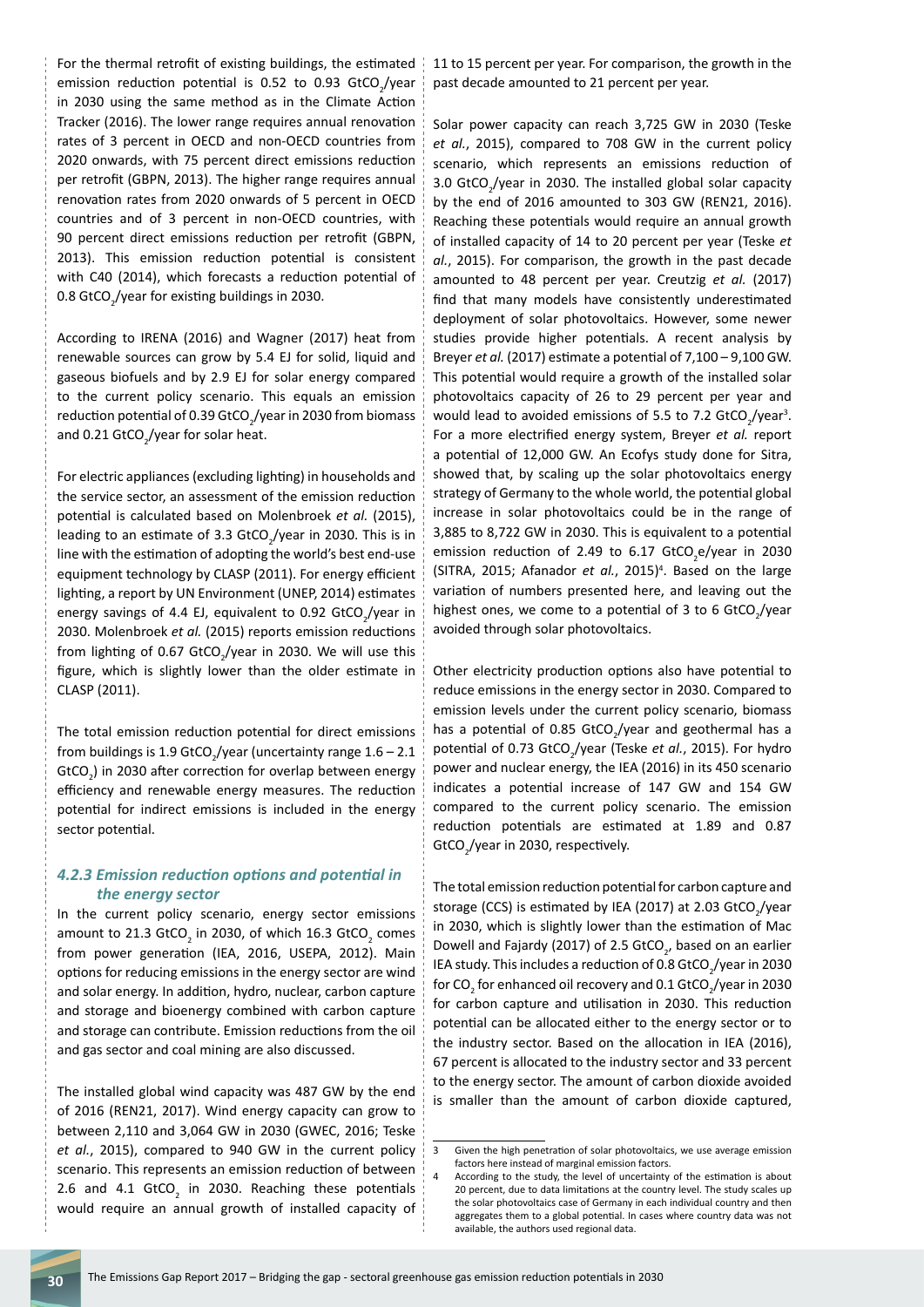because it consumes energy to operate CCS. This ratio is 70 to 90 percent (Herzog *et al.*, 2005). Therefore, a 20 percent discount is applied to correct for the stored  $CO_2$  that is reported. In the industrial sector, a correction of 10 percent is applied since the  $CO<sub>2</sub>$  in these sectors is often emitted at higher purity. The above leads to a reduction potential of 0.53  $GtCO<sub>2</sub>/year$  in 2030 for the energy sector and 1.22  $GtCO<sub>2</sub>/year$  in 2030 for the industry sector<sup>5</sup>.

Bioenergy with CCS has a reduction potential of 0.31 GtCO<sub>2</sub>/year in 2030 (IEA, 2017). There is uncertainty about whether bioenergy with CCS exceeds the costs of  $US$100/tCO<sub>2</sub>$ . Several studies provide cost estimations ranging from above to under the US\$100/tCO<sub>2</sub>. Arasto et al. (2014) estimate costs at US\$100-200/tCO<sub>2</sub>, while McGlashan *et al.* (2012) estimate the average costs for bioenergy with CCS to be US\$80-90/tCO<sub>2</sub>, and Johnsen *et al.* (2014) estimates that bioenergy with CCS applied on biofuels production in 2030 will cost  $\epsilon$ 25 – 175/tCO<sub>2</sub>. Since there are studies with estimations under and above US\$100/tCO<sub>2</sub>, the potential for bioenergy with CCS is allocated to the energy sector category as an additional option.

This chapter does not include the shift from coal to gas, since natural gas declines in the World Energy Outlook 450 scenario compared to the current policy scenario (IEA, 2016). However, within certain regions the shift from coal to gas can play a role in the reduction of emissions from the energy sector. In the World Energy Outlook 450 scenario, only a small increase is visible in India (0.3 EJ) and South Africa (0.04 EJ) (IEA, 2016). Given the small size, this is not included in the potentials.

The total emission reduction potential in the power sector is large. It makes up nearly 80 percent of the power sector emissions in the current policy scenario, without considering overlaps. Adding electricity savings from the buildings and industry sector implies that power sector emissions in 2030 could be reduced by more than 100 percent compared with the current policy scenario, which is obviously not possible unless bioenergy with CCS is applied on a large scale. However, there will be increasing interaction between the different emission reduction options long before the 100 percent is reached, making the total potential smaller than the sum of the individual options. In the assessment, it is assumed that total emissions in the power sector are reduced by a maximum of 57 to 65 percent, which are the largest percentages found in the literature (Deng *et al.*, 2012; Teske et al., 2015)<sup>6</sup>. This will lead to total emission reductions of 9.3 to 10.6 GtCO<sub>2</sub>/year in 2030, which indicates the 'basic' potential. However, given the large potentials for the individual categories, power sector decarbonization may develop faster (see, for example, Breyer *et al.*, 2017). Implementing large shares of intermittent renewable sources would require the use of flexibility options such as

5 Compared with Chapter 7, this chapter considers different groupings of emission reduction options, timeframes and cost levels. For this reason, estimates are not directly comparable across chapters.

demand response, flexibility of supply, network optimization and expansion, and storage to match supply and demand. For an overview of flexibility options, see Papaefthymiou *et al.* (2014).

Outside the power sector, methane emissions from the distribution of gas and the production and transmission of oil and gas can be reduced by  $1.78$  GtCO<sub>2</sub>/year in 2030 (Klimont and Höglund-Isaksson, 2017). This is 75 percent of the current policy scenario emissions from the oil and gas industry. These reductions can mainly be achieved by implementing measures for the recovery and utilization of vented gas and the reduction of leakages.

Methane emissions from coal mining can be reduced by 0.41 GtCO<sub>2</sub>e/year in 2030, which is a reduction of 56 percent compared to the current policy scenario (Klimont and Höglund-Isaksson, 2017). Measures implemented in this scenario include pre-mining degasification measures and the installation of ventilation air oxidizers.

Combining the potentials of all the electricity-related measures discussed, also in buildings and industry, leads to a potential of 10.0 GtCO<sub>2</sub>e (uncertainty range  $9.3 - 10.6$  $GtCO<sub>2</sub>e/year)$  in 2030. Bioenergy with CCS could provide an additional potential of 0.3 GtCO<sub>2</sub>e in 2030 (uncertainty range  $0.2 - 0.4$  GtCO<sub>2</sub>e). Emission reductions from the oil and gas sector and coal mining are 2.2 GtCO<sub>2</sub>e/year (uncertainty  $range 1.7 - 2.6$  GtCO<sub>2</sub>e).

#### *4.2.4 Emission reduction options and potential in the forestry sector*

Since IPCC AR5, studies of mitigation potentials in the forestry sector with carbon prices up to US\$100/tCO<sub>2</sub> report values between 0.2–13.8 GtCO<sub>2</sub>e/year, largely depending on the types of models used (Smith *et al.*, 2014). There are two main options for reducing emissions in this sector: halting deforestation, and restoration of degraded forest land.

Emission reduction potentials from halting deforestation come with great uncertainty. These uncertainties relate, for example, to the degree to which decreased deforestation leads to lowered degradation and associated carbon emissions, but also depend on the baseline used (GCEM, 2015). We assume a global potential in 2030 of 3  $GtCO<sub>2</sub>e$ (based on Clarke *et al.*, 2014). This central estimate assumes that the current policy scenario emissions remain stable from current levels.

Global commitments on restoration of degraded forests, such as commitments to the Bonn Challenge and the New York Declaration on Forests, aim to bring a total of 350 million hectares of degraded and deforested land under restoration (Messinger and DeWitt, 2015). Reaching this target by 2030 would yield emission reductions in the order of 1.6-3.4 GtCO<sub>2</sub>/year, with a central estimate of 2.3 GtCO<sub>2</sub>/year in 2030 (Verdone *et al.*, 2015).

<sup>6</sup> For comparison, the recent Energy Technology Perspective reports (IEA, 2016; IEA, 2017), give reductions of 35 percent and 48 percent compared to the current policy scenario.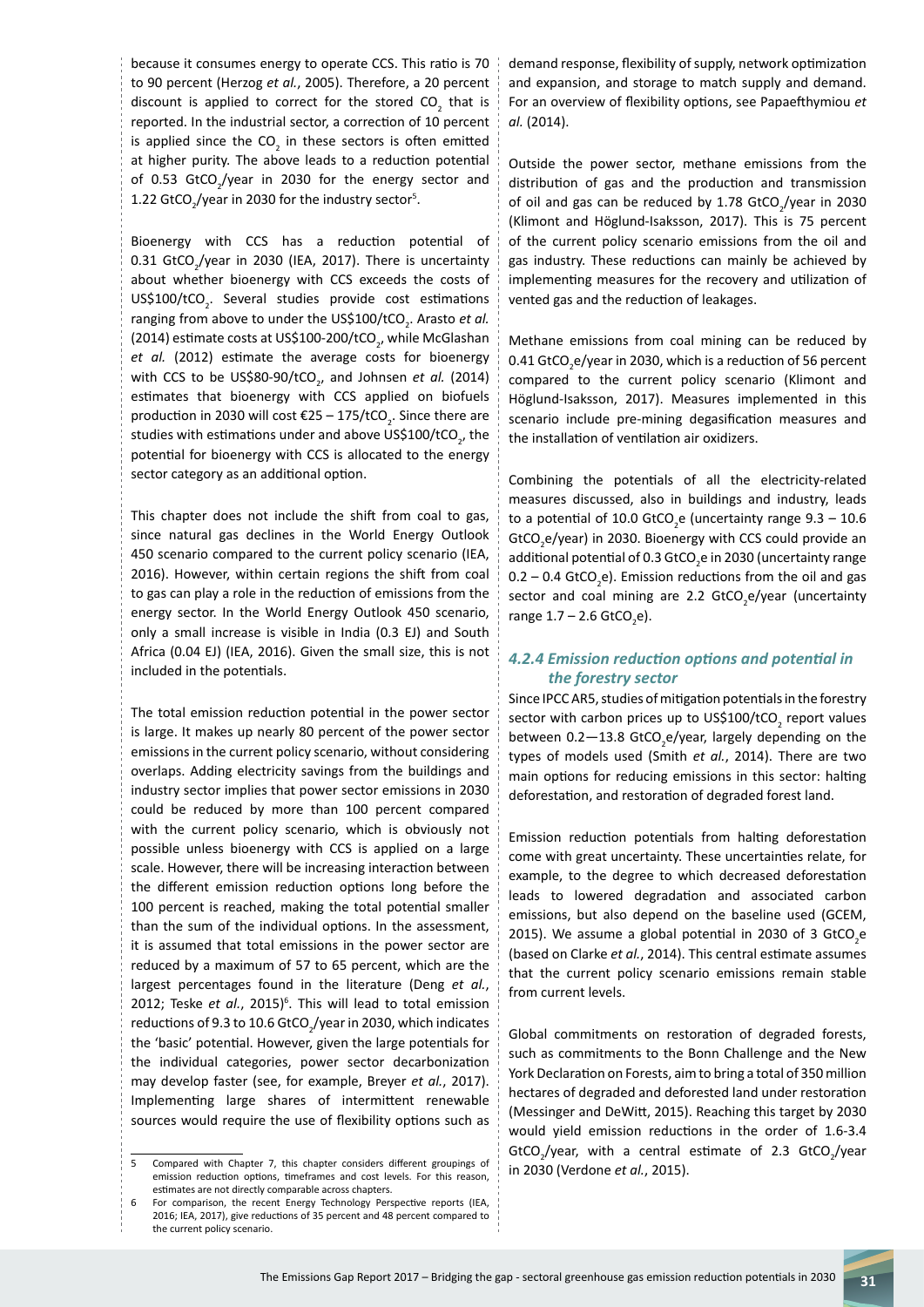Combining the potentials of the measures discussed leads to a total contribution from the forestry sector of 5.3 GtCO<sub>2</sub>e/year (with an uncertainty range of 4.1 – 6.5 GtCO<sub>2</sub>e).

#### *4.2.5 Emission reduction options and potential in the industry sector*

Industry sector greenhouse gas emissions are 19.3 GtCO<sub>2</sub>e in 2030 under the current policy scenario. The two main sources of industrial greenhouse gas emissions are direct and indirect (via electricity consumption) use of fossil fuels. There are also smaller sources of greenhouse gas emissions, including 'non-energy' use of fossil fuels (for example, fossil fuels as feedstock for chemical processes) and emissions from industrial processes (for example, carbonization in the cement process and several sources of non- $CO<sub>2</sub>$ greenhouse gases). By applying a broad set of mitigation options (Fischedick, 2014), the industry sector can achieve substantial emission reductions by 2030, mainly from energy efficiency, non-CO<sub>2</sub> measures and CCS, with a smaller contribution from renewable heat.

For energy efficiency, the emission reduction potential for 2030 is estimated at 4.1 GtCO<sub>2</sub>/year compared to the current policy scenario. This estimate is based on data from ClimateWorks Foundation and the World Bank (Akbar *et al.*, 2014), scaled up from six major regions to the entire world and correcting for measures other than energy efficiency. The emission reduction implies a nearly 30 percent reduction compared to the current policy scenario. This is compatible with the estimate by Worrell and Carreon (2017) (see also Saygin *et al.* (2011), who estimated a static potential of  $27 \pm 9$  percent). It should be noted that the potentials vary by sector and by region. For example, it is estimated at 9 -30 percent for iron and steel, 4-7 percent for primary aluminium, for cement the estimate is 20-25 percent, for petrochemicals 23-7 percent, and for ammonia production 11-25 percent (Worrell and Carreon, 2017). Based on the share in current policy emissions, a 2.2 GtCO<sub>2</sub>/year emission reduction is allocated to direct emissions and a 1.9  $GtCO_{2}/year$ is allocated to indirect emissions.

Renewable energy use in the form of solid, liquid and gaseous biofuels, solar thermal energy and geothermal can generate 9.7 EJ (IRENA 2016), which is an additional 7.8 EJ compared to the current policy scenario. This will reduce emissions by 0.5 GtCO<sub>2</sub>/year in 2030.

Carbon capture and storage in the manufacturing industry is associated with an emission reduction potential of 1.22  $GtCO_2$ /year in 2030 (see the discussion of the option in the section on the energy sector).

For non-CO<sub>2</sub> greenhouse gases, the largest reduction is from HFCs, which can be reduced by 1.5 GtCO<sub>2</sub>e/year in 2030 (Purohit and Höglund-Isaksson, 2017)<sup>7</sup>. USEPA (2013) estimates an additional reduction potential for non- $CO<sub>2</sub>$ 

greenhouse gas emissions of 0.2 GtCO<sub>2</sub>e/year in 2030, where  $0.12$  GtCO<sub>2</sub>e comes from nitric and adipic acid production and the rest from perfluorocarbons from primary aluminium production and sulphur hexafluoride from electric power systems and magnesium production.

Based on the above, the emission reduction potential for industry for direct emissions is 5.4 GtCO<sub>2</sub>e/year in 2030 (uncertainty range  $4.2 - 6.6$  GtCO<sub>2</sub>e). No correction for overlap is needed, as many industrial plants are so large that energy efficiency measures can be combined with CCS or renewable energy. The reduction potential of indirect emissions is already accounted for in the potential for the energy supply sector.

#### *4.2.6 Emission reduction options and potential in the transport sector*

In the current policy scenario, total emissions for transport are 9.7 GtCO<sub>2</sub> in 2030, of which 9.42 GtCO<sub>2</sub> are direct emissions and  $0.28$  GtCO<sub>2</sub> indirect emissions for electricity use. The emission reduction potential differs per mode of transport, but is most significant for light-duty vehicles and heavy-duty vehicles, with other contributions coming from shipping, aviation and biofuels.

In the automobile sector, fuel efficiency measures could potentially reduce emissions by 0.88 GtCO<sub>2</sub>/year (heavy duty vehicles) and by 2.0  $GtCO<sub>2</sub>/year$  (light duty vehicles) by 2030 (ICCT, 2012). These numbers include modal shifts. A shift to more electric vehicles is also included. ICCT (2012) assumes that electric-drive vehicles will form a small, but not insignificant, share (up to 9 percent) of new-vehicle sales by 2030. This is in line with the estimations of IRENA (2016) (10 percent) and Bloomberg New Energy Finance (2017) (7 percent). Note that substantial emission reductions due to fuel economy standards for passenger cars are already included in the current policy scenario.

Aviation can reduce emissions with up to 0.32 (ICCT 2012) or up to 0.42 (ICAO 2013) GtCO<sub>2</sub>/year in 2030 by using alternative fuels, improved infrastructure use and technical improvements.

Several studies indicate an emission reduction for shipping (Alvik *et al.*, 2010; Faber *et al.*, 2011; Eide *et al.*, 2011; Hoffmann *et al.*, 2012) ranging from 0.39 to 0.99 GtCO<sub>2</sub>. The studies contain several measures focused on fuel efficiency. The most recent study, from Bouman *et al.* (2017), reports an emission reduction potential of 0.70 GtCO<sub>2</sub>/year in 2030. The numbers for aviation and shipping are in the same order as those in the study from New Climate Economy (GCEM, 2015), which shows a reduction potential between 0.60 and 0.90 GtCO<sub>2</sub> per year.

Biofuels is another measure that is relevant for the transport sector. ICCT (2012) provides no potential for biofuels in 2030 due to the high uncertainty. IRENA (2016) does provide an estimate for biofuels to cover 10 percent of the sector's total fuel use in 2030. Taking into account that greenhouse gas

<sup>7</sup> Note that these estimates do not consider the emission reduction impacts associated with implementing the Kigali Amendment to the Montreal Protocol. Taking these impacts into account would lower the estimate (see Chapters 3 and 6).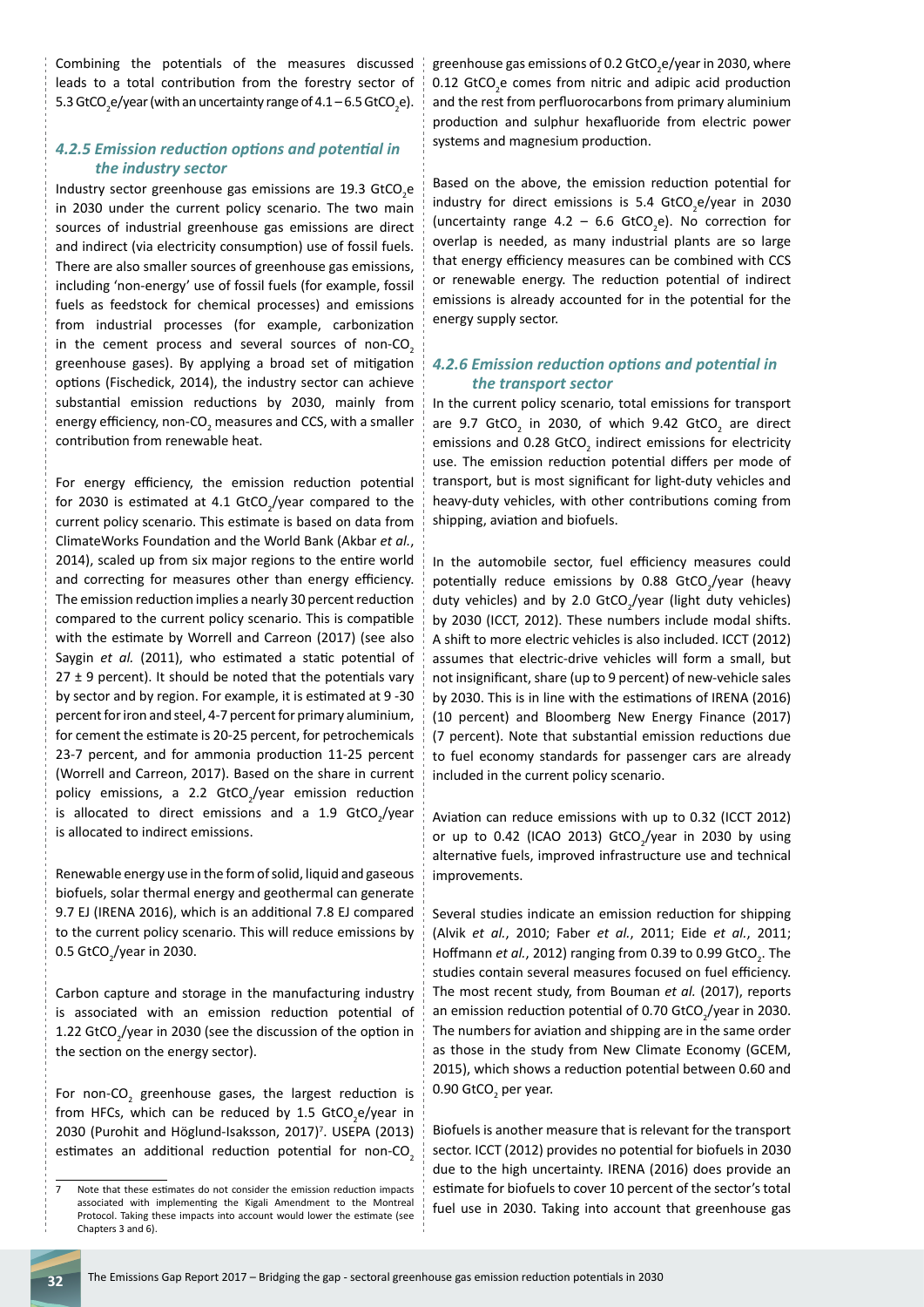emissions from biofuels are 70 percent to 90 percent lower than those of conventional fuels (BLE, 2016; Ecofys, 2017 forthcoming) an emission reduction potential of 0.63 to 0.81  $GtCO_2$ e/year in 2030 can be calculated.

Based on the above, the total emission reduction potential for the transport sector is 4.7 GtCO<sub>2</sub>/year in 2030 (with an uncertainty of  $4.1 - 5.3$  GtCO<sub>2</sub>). No overlap correction is needed, as biofuels can be used as drop-in fuels.

# *4.2.7 Other promising emission reduction options and potential*

Some options for emission reduction are difficult to allocate to one of the sectors assessed in the previous sections. This may be because it is still unknown in which sector it can best be implemented, or because the option can be applied to multiple sectors. Some promising mitigation measures are described below.

Methane constitutes some 90 percent of greenhouse gas emissions from the waste sector. Landfill gas recovery and utilization is one option for reducing methane emissions. USEPA (2013) estimates that landfill gas recovery can reduce emissions by 0.4 GtCO<sub>2</sub>e/year in 2030, which represents 42 percent of the emissions in the current policy scenario.

Enhanced weathering measures aim to draw carbon from the atmosphere via, among others, the natural chemical weathering process of silicates (other processes elaborated in Chapter 7). Preliminary global estimates using waste material only, for example from cement and iron and steel manufacturing, arrive at  $0.73 - 1.22$  GtCO<sub>2</sub>/year in 2030, excluding stockpiled waste (Renforth *et al.*, 2012).

There are other measures that are not included in this chapter. In April 2017 the book, Drawdown, was published containing the 100 most substantive solutions to reverse global warming (Hawken, 2017). Comparing the top 20 of Drawdown with this analysis, two high-ranked measures are missing in this chapter: educating girls and family planning. It is expected that the quantitative impact of such measures is mostly beyond 2030.

## **4.3 Can the gap be bridged: total emission reduction potential in 2030**

An overview of the estimated total emission reduction potentials in 2030 assessed in the previous sections is provided in table 4.1. The table shows that estimates based on proven technologies and relatively precautionary assumptions regarding potentials in 2030 (the 'basic' potential in table 4.1), leads to a total emission reduction potential in 2030 of 33  $GtCO<sub>2</sub>e/year$  (uncertainty 30 – 36 GtCO<sub>2</sub>e). The basic emission reduction potential in 2030 is also shown in figure 4.1. If, in addition, areas where estimates of potentials are relatively new, and the feasibility of realizing these in 2030 is more uncertain, are considered (the 'additional' potential in table 4.1), the potential is 38 GtCO<sub>2</sub>e/year (uncertainty range 35 – 41 GtCO<sub>2</sub>e).

Importantly, even if only the basic emission reduction potential for 2030 is considered, the estimated total potential listed here is sufficient to bridge the emissions gap in 2030 for 2°C (>66 percent chance) and 1.5°C (50 to 66 percent chance). It exceeds the estimated difference in 2030 between emissions under the current policy scenario and the emission levels consistent with a likely chance of staying below 2°C and a medium chance of staying below 1.5°C of

**Figure 4.1:** Total emission reduction basic potentials compared to the current policy scenario in 2030.

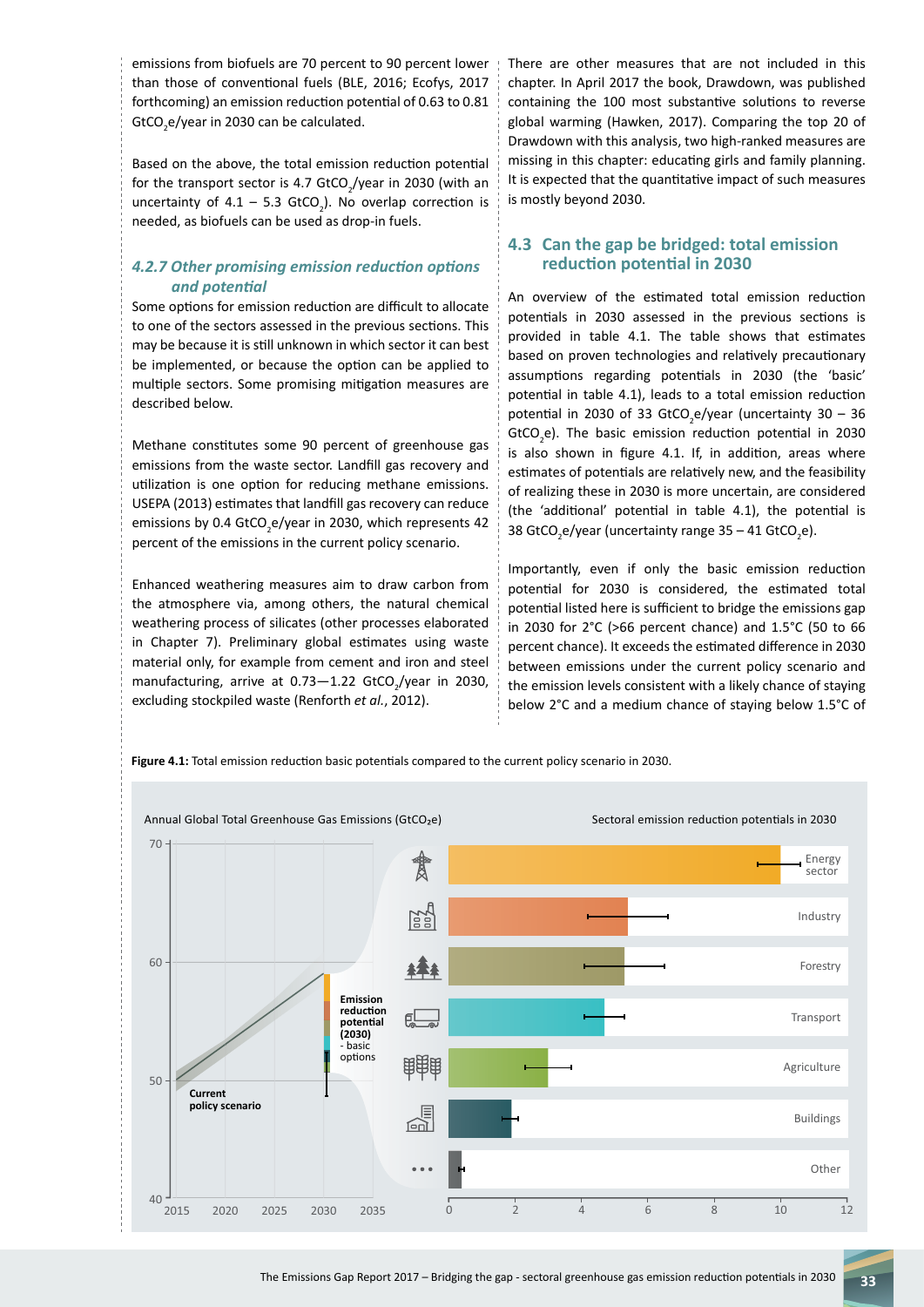about 17 and 22.5  $GtCO<sub>2</sub>e$  respectively, as indicated in the introduction to this chapter.

An important question is what the efforts and costs of realizing these emission reductions are. Although it is beyond the scope of the current chapter to answer this question in full, a number of observations can be made. It is remarkable that a large part of the potential consists of just six categories, that is, solar and wind energy, efficient appliances, efficient passenger cars, afforestation and stopping deforestation. These six categories sum up a potential of 18.5 GtCO<sub>2</sub>e in 2030 (range: 15-22 GtCO<sub>2</sub>e), making up more than half of the basic potential. Equally important, all these measures can be realized at modest cost, and are predominantly achievable through proven policies:

- *Solar photovoltaics and wind energy.* Many countries around the world have targets for renewable energy and have policies in place to stimulate its adoption. The most dominant policy instruments are feed-in tariffs or feed-in premiums, which have been implemented in 75 countries and 29 states or provinces in the world, providing long-term power purchase agreements with a specified price or premium price per kWh for a renewable energy technology (REN21, 2017). An instrument with increasing popularity is competitive bidding or auctioning, especially for large scale developments, where the renewable energy market is mature and governments have already achieved a degree of success with renewable installation through feed-in-tariffs (REN21, 2017). Costs of electricity from solar and wind electricity have already declined to levels comparable with fossil-fuel based electricity (Lazard, 2016), and auctions have accelerated this trend (IRENA, 2017). Continuation of feed-in policies and/ or a shift to auctions are a straightforward and cheap approach to rapid decarbonization of the power sector.
- *Energy efficient appliances and cars.* A combination of labelling and minimum energy performance standards are the dominant policies to stimulate the uptake of efficient appliances. Over 60 countries have adopted or pledged to adopt policies to shift to more energy-efficient lighting (UNEP, 2014). Under the United for Efficiency (U4E) public-private-partnership, UN Environment is supporting developing countries and emerging economies to move their markets to energy-efficient appliances and equipment (UNEP, 2017). In terms of performance standards for cars, several countries have opted to implement fuel economy standards in miles per

gallon or CO<sub>2</sub> emission standards in gCO<sub>2</sub> per km; these standards exist in Brazil, the EU, India, Japan, Mexico and the USA (ICCT, 2017). Typically, energy efficiency standards are implemented in such a way that life-cycle costs are minimized, hence leading to net negative costs for the consumer. Similar policies are in place in many countries for new building construction (UNEP, 2016). Further continuation of these policies, scaling them up to more countries while raising ambitions is a way forward to limit the growth of energy use and hence reducing emissions.

• *Stopping deforestation and restoration of degraded forests.* There are several examples of policies successfully stopping deforestation, the most largescale being the Brazilian 'Action Plan for Prevention and Control of Deforestation in the Amazon', consisting of (1) territorial and land-use planning, (2) environmental control and monitoring, and (3) fostering sustainable production activities. The programme led to a reduction of the rate of deforestation by more than 80 percent. Costs are found to be US\$13/tCO<sub>2</sub>e on average (Afanador *et al.*, 2015; Sitra, 2015). For reforestation of degraded forests, the scale of operations is not of that size, but promising examples are available for China (Chen *et al.*, 2016), Costa Rica (Afanador et. al 2015), and the Republic of Korea (Kim and Zsuffa, 1994). Costs are comparable with the costs of stopping deforestation.

These are examples of a few of the options that can be implemented at relatively low cost and based on significant existing experience. Together they represent more than half of the basic potential identified. Previous Emissions Gap Reports provide many more examples of scaling up of existing policies and programmes, as do other studies, including the study Green to Scale (Sitra, 2015).

Although the available studies prevent an explicit, economic assessment of all emission reduction options, there is a relatively high degree of confidence that all options included in table 4.1 have costs below US\$100/tCO<sub>2</sub>e avoided. In many cases, this is explicit in the source documents. For some, however, it is not clear whether the costs will be below US\$100/tCO<sub>2</sub>e. For example, some electricity sources may show costs above US\$100/tCO<sub>2</sub>e, as there are large variations in costs (Lazard, 2016). However, given that there are abundant options in the electricity sector, leaving out these options will not affect the total potential.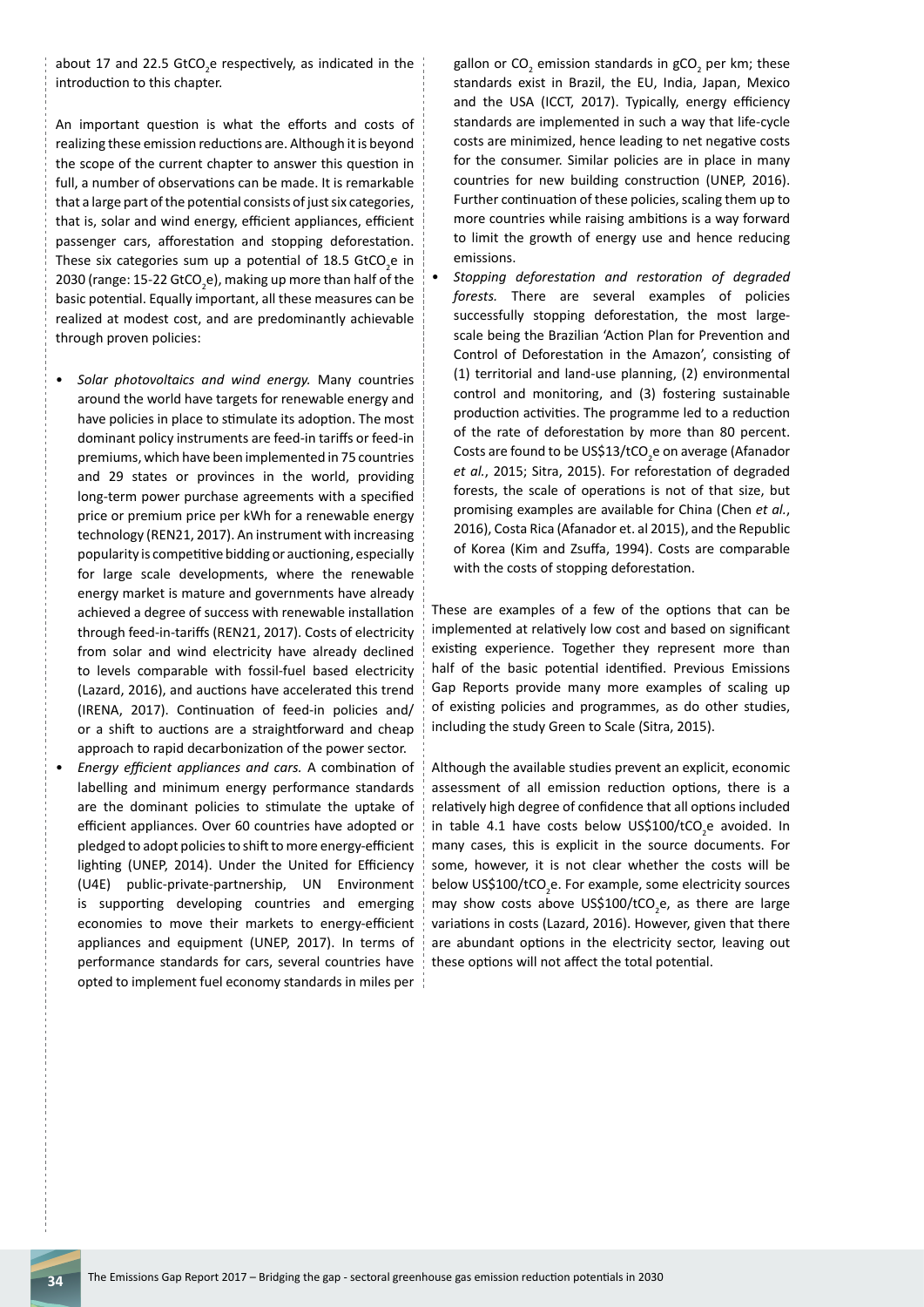**Table 4.1:** Overview of emission reduction potentials.

| Sector                                                               | Category                                                                        | <b>Emission reduction potential</b><br>in 2030 (GtCO <sub>2</sub> e) | Category                   | Sectoral aggregate potential<br>(GtCO,e) |
|----------------------------------------------------------------------|---------------------------------------------------------------------------------|----------------------------------------------------------------------|----------------------------|------------------------------------------|
| Agriculture                                                          | Cropland management                                                             | 0.74                                                                 | <b>Basic</b>               | $3(2.3 - 3.7)$                           |
|                                                                      | Rice management                                                                 | 0.18                                                                 |                            |                                          |
|                                                                      | Livestock management                                                            | 0.23                                                                 |                            |                                          |
|                                                                      | Grazing land management                                                         | 0.75                                                                 |                            |                                          |
|                                                                      | Restoration of degraded<br>agricultural land                                    | $0.5 - 1.7$                                                          |                            |                                          |
|                                                                      | Peatland degradation and<br>peat fires                                          | 1.6                                                                  | Additional                 | $3.7(2.6 - 4.8)$                         |
|                                                                      | Biochar                                                                         | 0.2                                                                  |                            |                                          |
|                                                                      | Shifting dietary patterns                                                       | $0.37 - 1.37$                                                        |                            |                                          |
|                                                                      | Decreasing food loss and<br>waste                                               | $0.97 - 2$                                                           |                            |                                          |
| <b>Buildings</b>                                                     | New buildings                                                                   | $0.68 - 0.85$                                                        | <b>Basic</b>               | $1.9(1.6 - 2.1)$                         |
|                                                                      | <b>Existing buildings</b>                                                       | $0.52 - 0.93$                                                        |                            |                                          |
|                                                                      | Renewable heat - bio                                                            | 0.39                                                                 |                            |                                          |
|                                                                      | Renewable heat - solar                                                          | 0.21                                                                 |                            |                                          |
|                                                                      | Lighting                                                                        | 0.67                                                                 | Basic (indirect emissions) | See energy sector<br>potential           |
|                                                                      | Appliances                                                                      | 3.3                                                                  |                            |                                          |
| Energy sector                                                        | Solar energy                                                                    | $3 - 6$                                                              | <b>Basic</b>               | $10.0(9.3 - 10.6)$                       |
|                                                                      | Wind energy                                                                     | $2.6 - 4.1$                                                          |                            |                                          |
|                                                                      | Hydropower                                                                      | 1.89                                                                 |                            |                                          |
|                                                                      | Nuclear energy                                                                  | 0.87                                                                 |                            |                                          |
|                                                                      | Bioenergy                                                                       | 0.85                                                                 |                            |                                          |
|                                                                      | Geothermal                                                                      | 0.73                                                                 |                            |                                          |
|                                                                      | CCS                                                                             | 0.53                                                                 |                            |                                          |
|                                                                      | Bioenergy with CCS                                                              | 0.31                                                                 | Additional                 | $0.3(0.2 - 0.4)$                         |
|                                                                      | Methane from coal                                                               | 0.41                                                                 |                            |                                          |
|                                                                      | Methane from oil and gas                                                        | 1.78                                                                 | <b>Basic</b>               | $2.2(1.7 - 2.6)$                         |
| Forestry                                                             | Restoration of degraded forest                                                  | $1.6 - 3.4$                                                          | <b>Basic</b>               | $5.3(4.1 - 6.5)$                         |
|                                                                      | Reducing deforestation                                                          | 3                                                                    |                            |                                          |
| Industry                                                             | Energy efficiency - indirect                                                    | 1.9                                                                  | Basic (indirect emissions) | See energy sector<br>potential           |
|                                                                      | Energy efficiency - direct                                                      | 2.2                                                                  | <b>Basic</b>               | $5.4(4.2 - 6.6)$                         |
|                                                                      | Renewable heat                                                                  | 0.5                                                                  |                            |                                          |
|                                                                      | Non-CO <sub>,</sub> green house gases                                           | 1.5                                                                  |                            |                                          |
|                                                                      | CCS                                                                             | 1.22                                                                 |                            |                                          |
| Transport                                                            | Heavy Duty Vehicles potential<br>(efficiency, mode shift)                       | 0.88                                                                 | <b>Basic</b>               | $4.7(4.1 - 5.3)$                         |
|                                                                      | Light Duty Vehicles potential<br>(efficiency, mode shift, electric<br>vehicles) | 2.0                                                                  |                            |                                          |
|                                                                      | Shipping efficiency                                                             | 0.7                                                                  |                            |                                          |
|                                                                      | Aviation efficiency                                                             | $0.32 - 0.42$                                                        |                            |                                          |
|                                                                      | <b>Biofuels</b>                                                                 | $0.63 - 0.81$                                                        |                            |                                          |
|                                                                      | Landfill gas recovery                                                           | 0.4                                                                  | <b>Basic</b>               | $0.4(0.3 - 0.5)$                         |
| Other                                                                | <b>Enhanced weathering</b><br>measures                                          | $0.73 - 1.22$                                                        | Additional                 | $1(0.7 - 1.2)$                           |
| Total basic emission reduction potential                             |                                                                                 |                                                                      |                            | $33(30 - 36)$                            |
| Total emissions reduction potential including additional<br>measures |                                                                                 |                                                                      |                            | 38 (35 - 41)                             |

Note: Although for many emission reduction categories a single point estimate is given, there are always uncertainties, assumed to be ±25%. For the categories peatland degradation and peat fires, biochar and energy efficiency, the potential in 2030 is more uncertain. Therefore, a higher uncertainty range of 50% is applied to these categories. In the final column, the categories are aggregated to the sectoral level. The numbers in the third column are not corrected for overlap between measures. The numbers in the final column are corrected for overlap, and this is also reflected in the total potential. Therefore, the total is smaller than the sum of the individual potentials in the third column. The aggregate potentials for indirect emission reductions in buildings and industry are reflected in the electricity sector potential.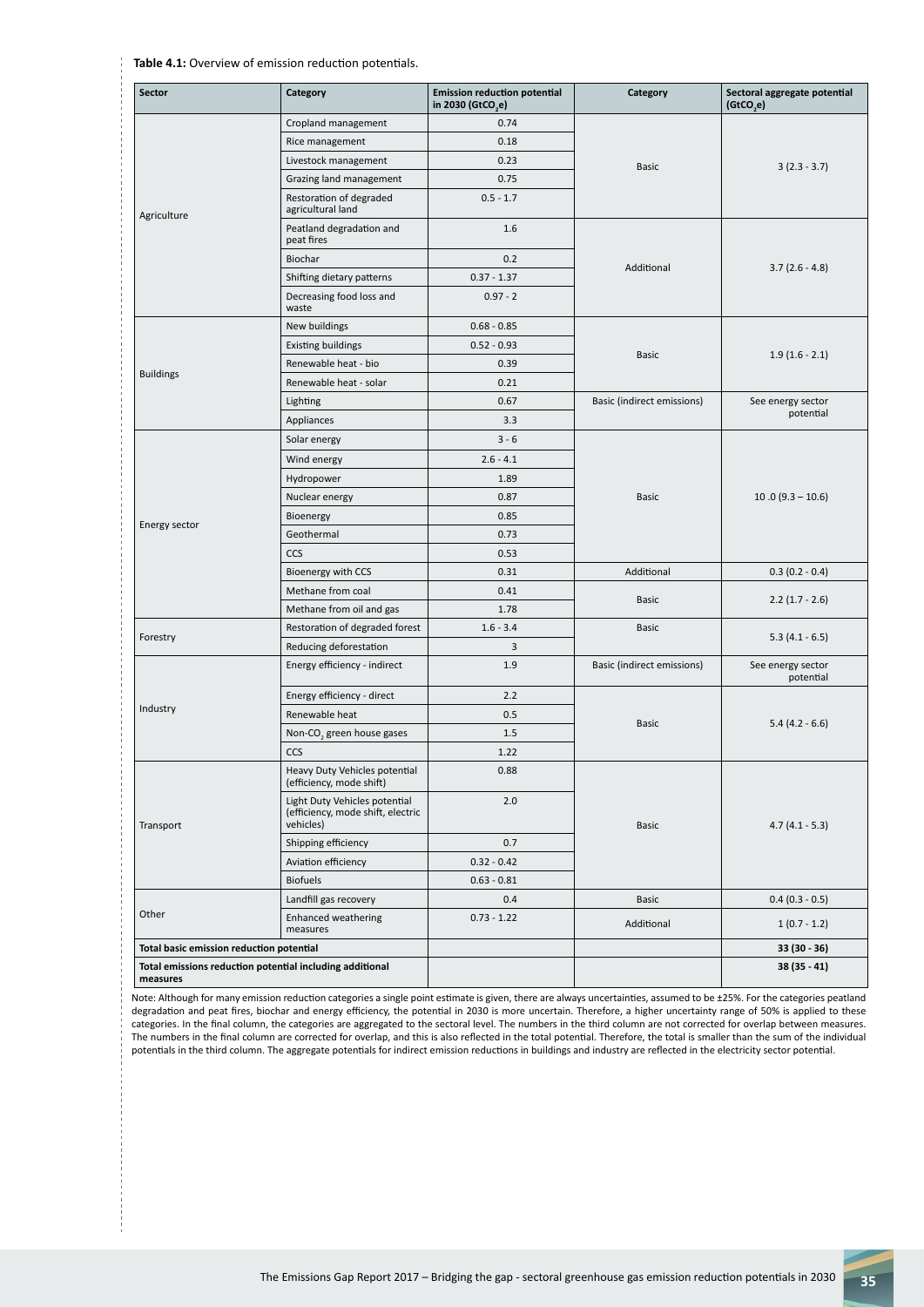#### **4.4 Comparison with results from Integrated Assessment Models**

In this section, the results of the bottom-up sector-by-sector assessment is compared with the sectoral emissions as reported by a range of state-of-the-art integrated assessment models. This is relevant because integrated assessment models provide information on how a given climate target can be achieved in a "least-cost" way through a full costcomparison across all sectors, and by taking account of the interactions between the different reduction options and the interactions with the wider economy. Since the scenarios by definition stay within the 2°C or 1.5°C target, they bridge the emissions gap in 2030 and the difference between emissions levels associated with the current policy scenario and the emissions in line with the 2°C and 1.5°C target. Hence, the package of mitigation measures identified in the scenarios can be viewed as successful examples of how to close the gap. Moreover, the scenarios of the integrated assessment models also provide the foundation for the gap analysis in other chapters of the Emissions Gap Report. Details regarding the baseline scenarios for the integrated assessment models used are provided in Appendix B, available online.

Figure 4.2 compares the emission reduction potentials of the sector-by-sector technology-based analysis with the mitigation activities in the integrated assessment model set for the 2°C scenario, noting that the integrated assessment models assume a slightly higher total 2030 emission level as described in Appendix B, available online. The average total mitigation in 2030 in the integrated assessment model scenarios is 23 GtCO<sub>2</sub>e, with a full range of 5 - 42 GtCO<sub>2</sub>e. The wide range across the integrated assessment models is caused by different reduction strategies over time and different baseline assumptions. Overall, the integrated assessment model range of reductions are lower than the total emission reduction potential found in the sector-by-sector analysis, which supports the technical feasibility of the integrated assessment model scenarios. The sectoral breakdown shows that in the electricity sector, emission reductions are

**Figure 4.2:** Comparison of mitigation in the integrated assessment models under a 2°C pathway with the emission reduction potentials found in the sector-by-sector analysis.



Note: The integrated assessment model results show the results of 6 models, in terms of the mean and the range (15-85th range, thus each time exlcuding the two most extreme models). The red dots indicate the reduction in the integrated assessment model IMAGE for both 2 °C and 1.5 °C (in some cases the IMAGE numbers are outside the indicated range of IAM model results.)